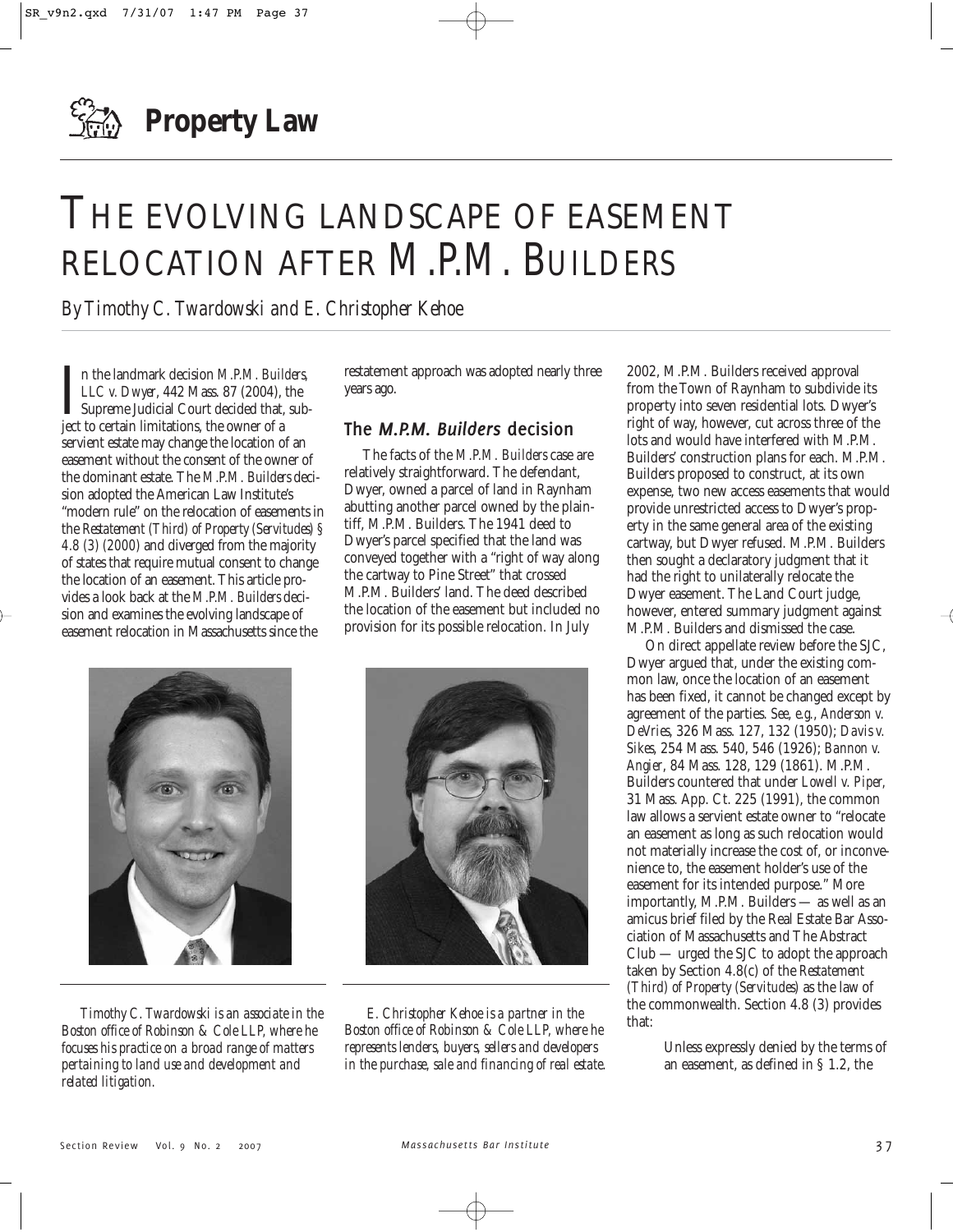

owner of the servient estate is entitled to make reasonable changes in the location or dimensions of an easement, at the servient owner's expense, to permit normal use or development of the servient estate, but only if the changes do not (a) significantly lessen the utility of the easement, (b) increase the burdens on the owner of the easement in its use and enjoyment, or (c) frustrate the purpose for which the easement was created.

The *M.P.M. Builders* decision observed that Section 4.8 (3) is "designed to permit development of the servient estate to the extent it can be accomplished without unduly interfering with the legitimate interests of the easement holder." Moreover, Justice Judith A. Cowin, writing for a unanimous court, explained:

> We are persuaded that § 4.8 (3) strikes an appropriate balance between the interests of the respective estate owners by permitting the servient owner to develop his land without unreasonably interfering with the easement holder's rights. The rule permits the servient owner to relocate the easement subject to the stated limitations as a "fair tradeoff for the vulnerability of the servient estate to increased use of the easement to accommodate changes in technology and development of the dominant estate."

Because an easement is, by definition, a nonpossessory interest in real estate, the SJC concluded that the restatement approach would "neither devalue easements nor place property interests in an uncertain status." And, in response to Dwyer's claim that the restatement approach would result in increased litigation over property rights, Cowin explained that the SJC "[does] not reject desirable developments in the law solely because such developments may result in disputes spurring litigation."

Although the preferred approach to relocating an existing easement remains for both parties to agree upon a plan that satisfies their respective interests, that will not always be

possible. In those instances, *M.P.M. Builders* instructs that the owner of the servient estate "may not resort to self-help remedies" but should obtain a declaratory judgment that the proposed relocation meets the criteria set forth in Section 4.8(c) of the restatement as adopted by the SJC.

# **The aftermath of** *M.P.M. Builders*

In the nearly three years since the *M.P.M. Builders* decision, the escalation of property rights litigation that some feared would result if the SJC adopted the restatement approach to relocating easements has not materialized. To date, more than three dozen published lower court decisions and a handful of Appeals Court opinions have cited the *M.P.M. Builders* case.

While that quantity of citing cases might suggest that *M.P.M. Builders* stimulated a flurry of property rights litigation, a closer examination reveals that the majority of those citations are unrelated to the issue of easement relocation. *See, e.g., Frishman v. Maginn*, 21 Mass. L. Rep. 41 (Mass. Super. Ct. 2006); *Abbott v. Arthur Mackenzie Prods.*, 21 Mass. L. Rep. 2 (Mass. Super. Ct. 2006) (breach of contract and commercial litigation cases respectively, quoting the SJC's discussion of summary judgment standards in *M.P.M. Builders*).

Moreover, nearly all of the Superior Court and Land Court decisions citing *M.P.M. Builders* do little more than recognize the restatement approach as the law of the comonwealth and order a trial to determine whether the easement relocation criteria have been satisfied. *See, e.g.*, *Sacco v. Chilton Realty Trust*, 14 LCR 332 (2006) (ruling that the parties "must be given an opportunity to show how the easement relocation meets (or fails to meet) the M.P.M. criteria, and that can only come at trial"); *Sova v. Randazza*, 13 LCR 425, 428 (2005) (noting that the issue of easement relocation under *M.P.M. Builders* raises factual issues that must be addressed at trial).

Massachusetts appellate courts have not weighed in on the *M.P.M. Builders* criteria. However, in a 2004 quiet title action concerning the extent of certain easement rights

across land owned by the Town of Bedford, the Appeals Court clarified that *M.P.M. Builders* does not allow a dominant estate owner to relocate an easement without the consent of the servient estate. *See Town of Bedford v. Cerasuolo*, 62 Mass. App. Ct. 73, 80 (2004). The Appeals Court has also cited to *M.P.M. Builders* in support of the principle that the same type of flexibility reflected in the restatement approach should also be applied in the context of locating an easement by necessity. *See Kitras v. Town of Aquinnah*, 64 Mass. App. Ct. 285, 296-97 (2005).

As of the date of this writing, only one published opinion has examined whether the Section 4.8 (3) criteria were met by a proposal to relocate an existing easement by the owner of a servient estate. *See Moses et al v. Cohen et al*, 2007 WL 197110 (Mass. Land Ct. Jan. 12, 2007). While a lower court decision does not establish precedent, Justice Charles W. Twombly's opinion in *Moses v. Cohen* merits discussion as the first examination of the *M.P.M. Builders* criteria by a Massachusetts court.

### *Moses v. Cohen*

Briefly summarized, the *Moses* case involved a proposal to relocate an easement that provided pedestrian access to a Chilmark beach across property owned by defendant Cohen. In 2001, Cohen demolished an existing cottage on the servient estate and commenced construction of a larger house to the east of where the cottage formerly stood. Plaintiff Carlin Property (Carlin) filed suit to enjoin construction on the grounds that the new house would block the existing easement.

The injunction was granted and then lifted when Cohen agreed that further construction would be done at Cohen's risk. In February 2006, after Cohen had completed construction, the Land Court ruled that Carlin had a deeded easement over Cohen's property located partly within the footprint of Cohen's newly constructed home. To avoid a court order to demolish the offending portion of the home, Cohen proposed to relocate Carlin's easement in accordance with the *M.P.M. Builders* decision.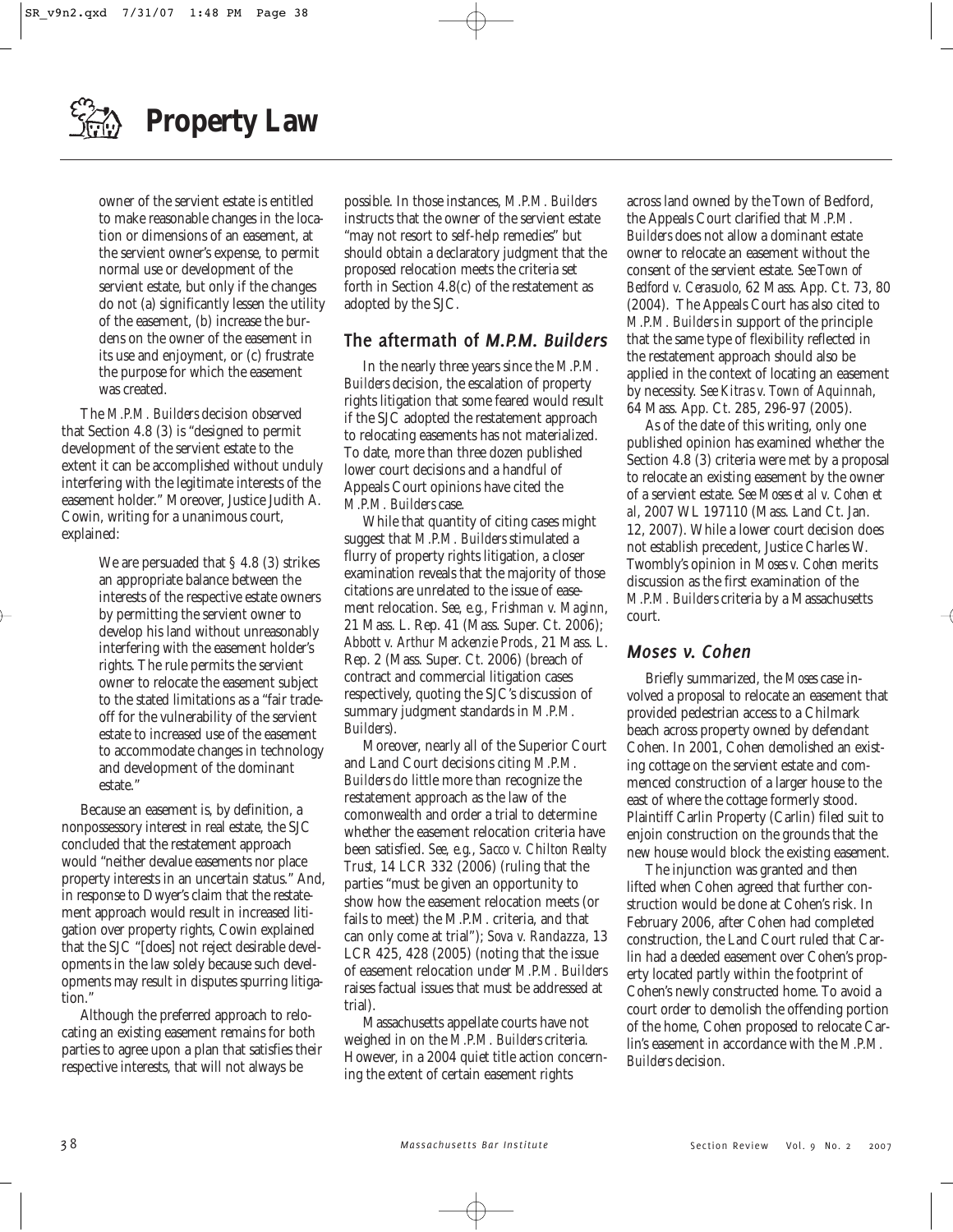**Property Law**

The *Moses* decision observes that "because the restatement has not been adopted in the majority of states, there are very few cases examining the three requirements the servient estate owner must meet before the court will permit relocation of an easement." The court therefore looked to the comments and illustrations that accompany Restatement Section 4.8(c) for guidance. First, Twombly noted that the purpose of the criteria is to "protect the easement owner's legitimate interests," including the *length* and *topography* of the easement. The restatement provides an illustration in which the servient owner proposed to relocate an easement roadway across his property that provides access to the dominant estate from a public road. The proposed path, however, was longer than the original easement and passed through swampy ground prone to flooding. According to the restatement, "the court should deny the relocation because the new location would lessen the utility of the easement and increase the burdens on the dominant owner for maintenance and repair." On the other hand, the restatement found that the criteria were met where a servient estate owner proposed to replace an existing road with a new one that also provided direct access to the dominant estate and was shorter than the original.

Turning to the instant case, Twombly first addressed several common issues raised by both parties at trial and then examined each of the proposed easement alternatives under the *M.P.M. Builders* criteria. Below is a summary of his analysis.

At trial, Carlin argued that none of the proposed easements (Cohen submitted several alternative configurations for the court's consideration) could satisfy the *M.P.M. Builders* criteria "because the *value* of any of the replacement paths would not be equivalent to the original easement." Carlin contended that "the value of [the] easement is based not on its capacity to provide Carlin with beach access, but rather on its capacity to prevent Cohen from utilizing his property." The court disagreed, finding that the value of Carlin's easement should be based solely upon its ability to provide access to the beach.

The court also rejected Carlin's contention that none of the proposed easement alternatives could meet the *M.P.M. Builders* requirements because they did not provide as good an ocean view as the original easement. Twombly observed that Carlin "does not have a view easement" and specifically concluded that "view or lack thereof, is also not a factor in whether or not Carlin's 'use and enjoyment' are burdened by a proposed easement." Instead, Carlin's use and enjoyment of the proposed easements would "be evaluated looking at whether or not she is able to employ the easement for the purpose for which it was created, namely, walking to the parking lot, without any increased burdens." Under the *M.P.M. Builders* decision, those burdens could include "length or conditions of the land" but not ocean views.

The court also specifically addressed the issue of whether a proposed easement that required additional maintenance by the owner of the dominant estate would increase the burden on Carlin's use and enjoyment of the property. Carlin claimed that she never had to perform any maintenance on the original easement because it was primarily sand and clay underfoot and generally devoid of vegetation. The court, however, noted that "[a]s a matter of law, absent an agreement to the contrary, the owner of the dominant estate has the duty to maintain an easement." *See, e.g., Texon, Inc. v. Holyoke Mach. Co.*, 8 Mass. App 363 (1979); *Prescott v. White*, 38 Mass, 341, 343 (1838). Therefore, the court determined that an analysis of Carlin's actual maintenance was irrelevant. Twombly explained the distinction between a dominant estate holder's duty to maintain and actual maintenance as follows:

> Whether or not Carlin did, in fact, maintain the original easement is immaterial. What is relevant is the fact that the burden was on Carlin to maintain the original easement. If this court approves the relocation of Carlin's easement, Carlin would continue to bear the same burden to maintain the replacement path. Any difference in the frequency of Carlin making repairs or

routine maintenance on the new path, compared to the original path, has no bearing on Carlin's burden to do so. In other words, Carlin assumed a burden to maintain the path when she purchased the land in 1980, and has carried that burden until the present. She would continue to bear that same burden if her easement were relocated. The court finds, therefore, that Carlin's burden to enjoy or use her easement will not change regardless of which replacement path the court might choose because Carlin has had the burden of maintenance all along.

The court then examined each of the proposed easement alternatives under the *M.P.M. Builders* criteria. Twombly's discussion of the alternatives focused primarily on the location, length and topography of the proposed alternatives. Additional consideration was given to the question whether erosion was likely to occur sooner on a proposed easement than the original, in part because both parties acknowledged that erosion was a legitimate concern on the properties at issue. Below we summarize the court's analysis of those factors under the *M.P.M. Builders* criteria.

#### **Length of the proposed easement and other dimensional considerations**

The *Moses* case suggests that the length of a proposed easement, compared to the length of the original easement, is a significant factor in determining whether a proposal lessens the utility of the easement and whether it increa-ses the burdens on the owner of the dominant estate. More importantly, an examination of length should focus more on its practical effect on the easement holder, and less on its statistical magnitude. For example, the court considered two proposals that increased the length of Carlin's easement from approximately 250 feet to approximately 350 feet. From a purely statistical perspective, a 40 percent increase in length could reasonably be considered substantial. The court, however, concluded that "an increased length of 100 feet is *relatively minimal*, and would not be enough of a reason *on*